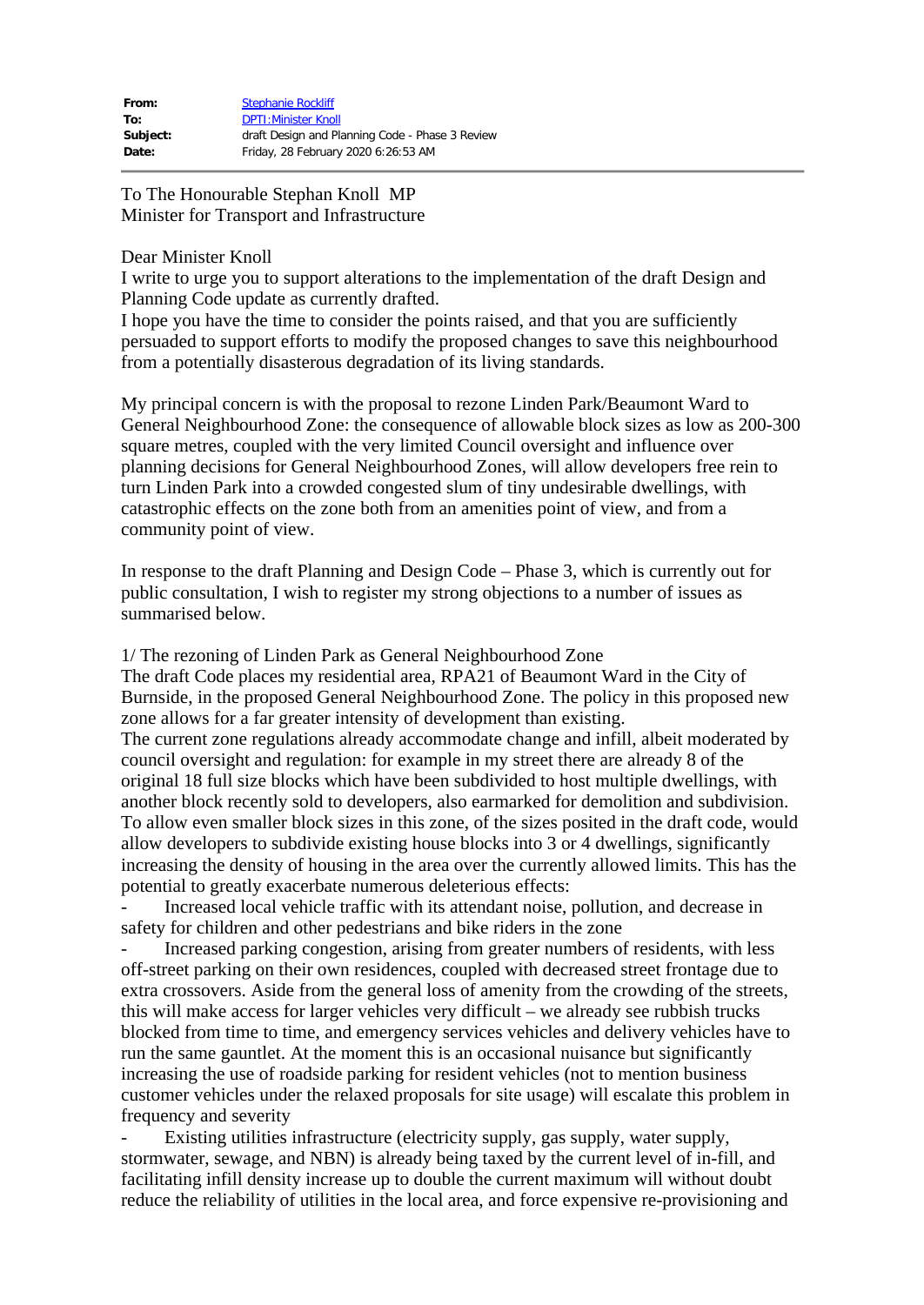capacity upgrades. (And of course any works for this upgrading will in turn add to the traffic congestion, noise and general loss of amenity in the area!)

- High density housing developments proposed in recent time have typically been Transport-Oriented Developments, sited to take advantage of existing excellent public transport infrastructure, with a view to reducing traffic congestion through reducing the need for car ownership. This rationale cannot be applied to the proposed rezoning of Beaumont Ward as General Neighbourhood Zone, as the area is only serviced by buses, and those services are already meandering slow suburban access services, rather than express routes to/from the city. The existing heavy congestion on Portrush Rd is another deterrent to adding north-south services.

Schools in the area are already at capacity, with instances already noted of zone residents being forced to seek enrollment in schools in adjacent zones: increased density of more affordable higher density housing will attract younger families, leading to even greater pressure on the schools.

The decreased block sizes and decreased available uncommitted street frontage will significantly decrease the tree population both on blocks and on the road verges in the zone, with significant loss of shading exacerbating the localised solar heating and heat retention. With that comes attendant knock-on effects such as accelerated aging of road infrastructure due to heat-softening of the tarmac, and increased reliance on air conditioning to keep houses comfortable, causing an accelerated demand on the electricity generation and distribution infrastructure.

That same loss of tree canopy will also catastrophically reduce the habitat for birds and animals in the area, which will further decrease the amenity of the area. At the moment it is not uncommon for the occasional koala to be spotted in the street trees, while there are significant numbers of various varieties of birds resident in the area – it would be a great loss to see those populations decline and be pushed out of the area.

The singling out of Beaumont Ward for transfer to the General Neighbourhood Zone, while all other adjacent areas remain at Suburban Neighbourhood Zone, will encourage and facilitate developers to focus on this zone for high density "affordable" housing, rapidly turning this zone from a medium/low density family environment into an undesirable crowded slum of low quality housing stock in congested noisy streets. This neighbourhood is experiencing the beginning of a significant "gentrification" with families demolishing 50s/60s housing stock to build high quality low to medium density housing which will enhance the suburb's family/community appeal for decades to come. However this proposed change of zone would open it up for developers to take quick short-term profits on subdivisions with low quality high density housing, leaving a myriad of community problems unresolved in their wake.

Residents who have moved into this zone prior to the rezoning, will see their financial investment in their housing asset, and their emotional and time investments in a community and lifestyle, eroded by the entirely predictable rush by developers to turn a quick profit by subdividing and shoe-horning in as many low-cost dwellings as possible, and the consequent uptake of those low-cost dwellings by people unlikely to have a longterm attachment to the area. Many of these new residents either will view these "affordable" dwellings as the first transient step on their journey to a more traditionally sized "forever home", or they will be rental tenants of landlords attracted by the lower capital values (and hence potential for better investment return) of these smaller dwellings. I certainly did not move to this area to spend my retirement years in a crowded busy noisy dormitory slum: I chose a suburb with good amenities and character which had strong Council protections on the sort of allowable developments which would guarantee sustained amenity while still allowing scope for modest levels of infill and change. By unilaterally over-riding the existing development conditions and regulations applicable to my area the Government derives benefit by being able to pursue its policy agenda, but it is causing me (and all other residents) economic loss and loss of amenity, yet we seem to be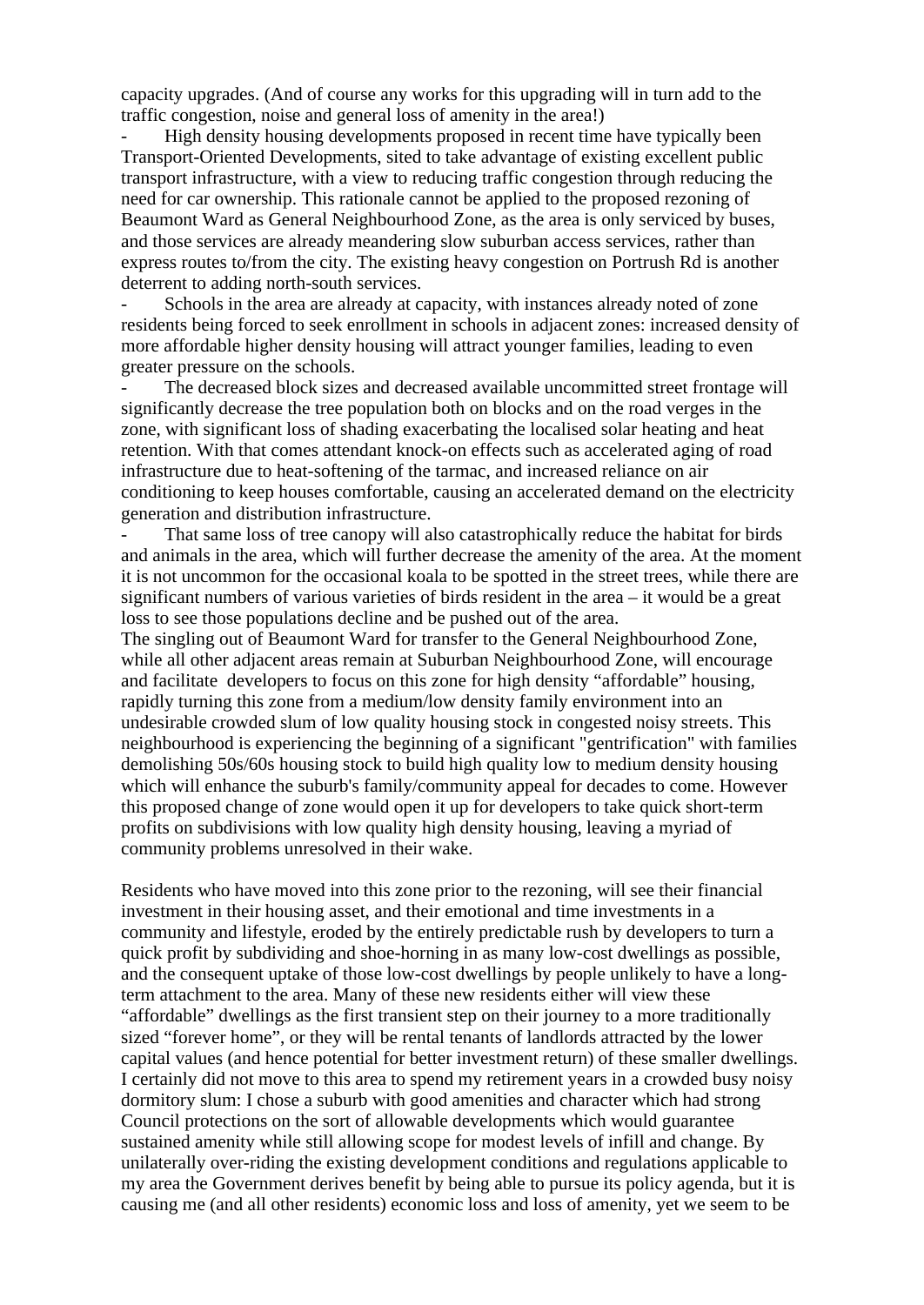expected to accept these losses without any compensation.

This degradation of the suburb will be greatly accelerated by the loss of oversight and control by the local Council planning department. If effective local control were maintained then perhaps some solutions, remedies or damage-limitation to the abovementioned deleterious effects could be enforced through local council conditions, but a major thrust of this planning reform seems to be to minimise any scope for local variations or regulations in the General Neighbourhood Zone, which in practice will mean that developers will be able to shove through lowest-common-denominator cheap thoughtless development which does not address any of the side-effects, with no recourse from adjacent residents or their council. The end result will be an unchecked and unstoppable race to the bottom.

## **I strongly advocate for DPTI to move all residential areas to the Suburban Neighbourhood Zone with TNVs to match existing conditions. Specifically, I want Linden Park/Beaumont Ward zoned Suburban Neighbourhood Zone and treated on equal footing with the arguably more affluent neighbouring suburbs of Burnside City.**

Other aspects of the proposed changes which I have become aware of, and that I object to, include the following:

2. All Existing Residential Areas

a) Non-Residential land use: Currently in the City of Burnside's residential areas, shops, offices and educational establishments are non-complying. In the new Code existing residential areas will allow these non-residential uses which will adversely impact traffic, parking, noise, neighbour's amenity and the character of our suburbs. It is unacceptable that non-residential uses be allowed to proceed without consultation with, and feedback from, affected community, and without appropriate controls. **All uses which are currently non-complying in our residential areas (eg. office and shop) should remain "restricted development" and Council should retain the right to veto, or mandate significant changes to the development to minimize or remove harmful consequences to the community.**

b) Density and Allotment Sizes: It is important that current minimum allotment sizes, heights and frontage widths match existing. **Council should still have oversight and power to modify proposals before granting approvals, or to veto non-complying developments.**

### 3. Commercial Centres

The Code places large scale centres in the same zone as small local shops, allowing large scale development and more intensive land uses throughout all these areas. **It seems inappropriate that the centres are proposed to be treated without regard to scale.**

# 4. Public Notification

The Code should reflect the City of Burnside's current Development Plan policy with respect to the notification of neighbours and the public. **The Code should include notification for all development that increases development intensity, including additional dwellings on the site, two storey development, earthworks where new dwelling is located 600mm above ground level, and change of use from residential to non-residential.**

# 5. Tree Canopy and Climate Resilience

The 30-Year Plan calls for an increase in tree canopy cover, however, the draft Code works directly against this by facilitating larger denser developments and the easier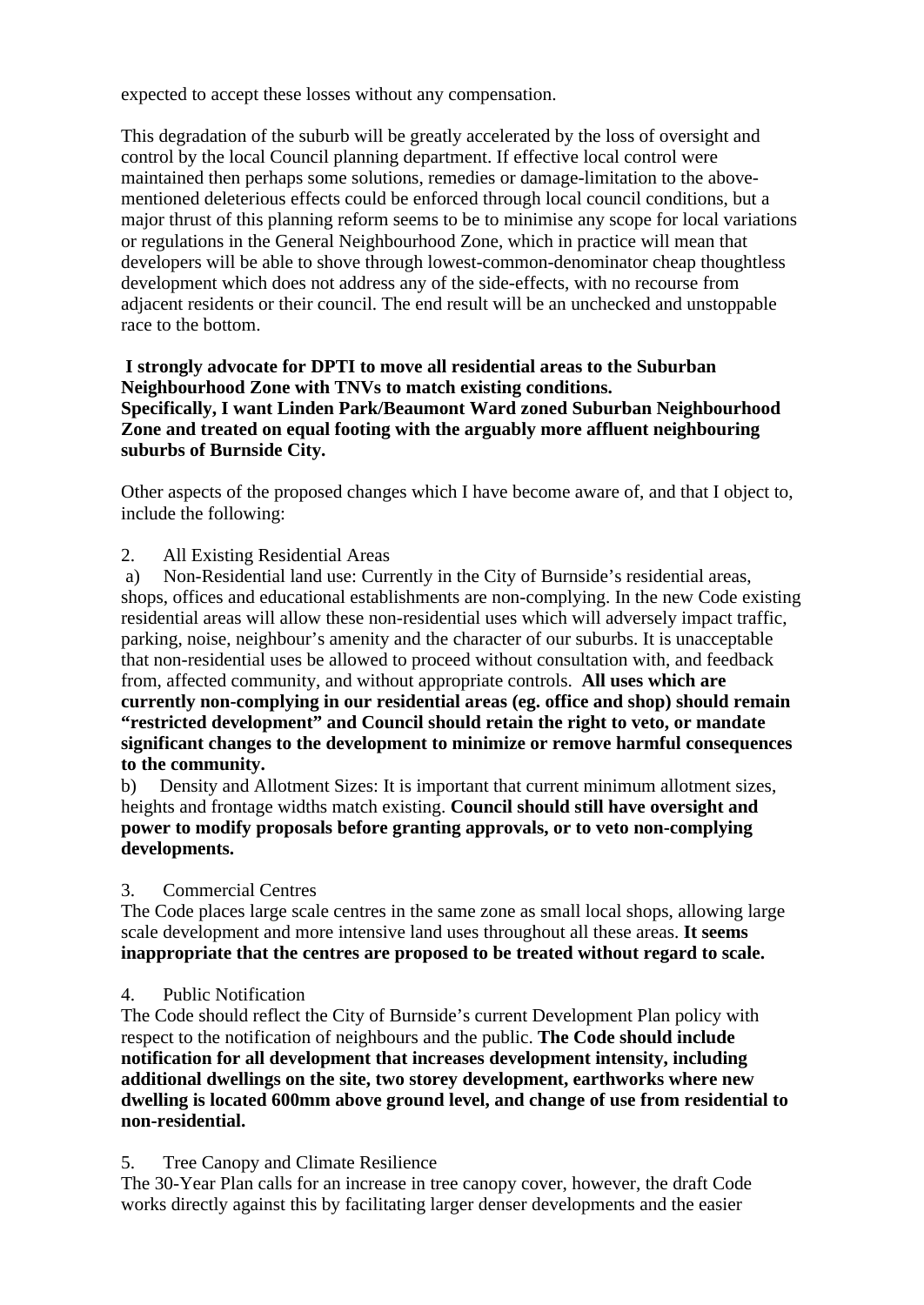removal of trees on both private and public land. This will result in a significant reduction in canopy cover, habitat loss and climate resilience, due the increased infill development opportunities, reduction in minimum site areas, site coverage, setbacks and increased number of street crossovers.

Kind Regards,

Steph Rockliff

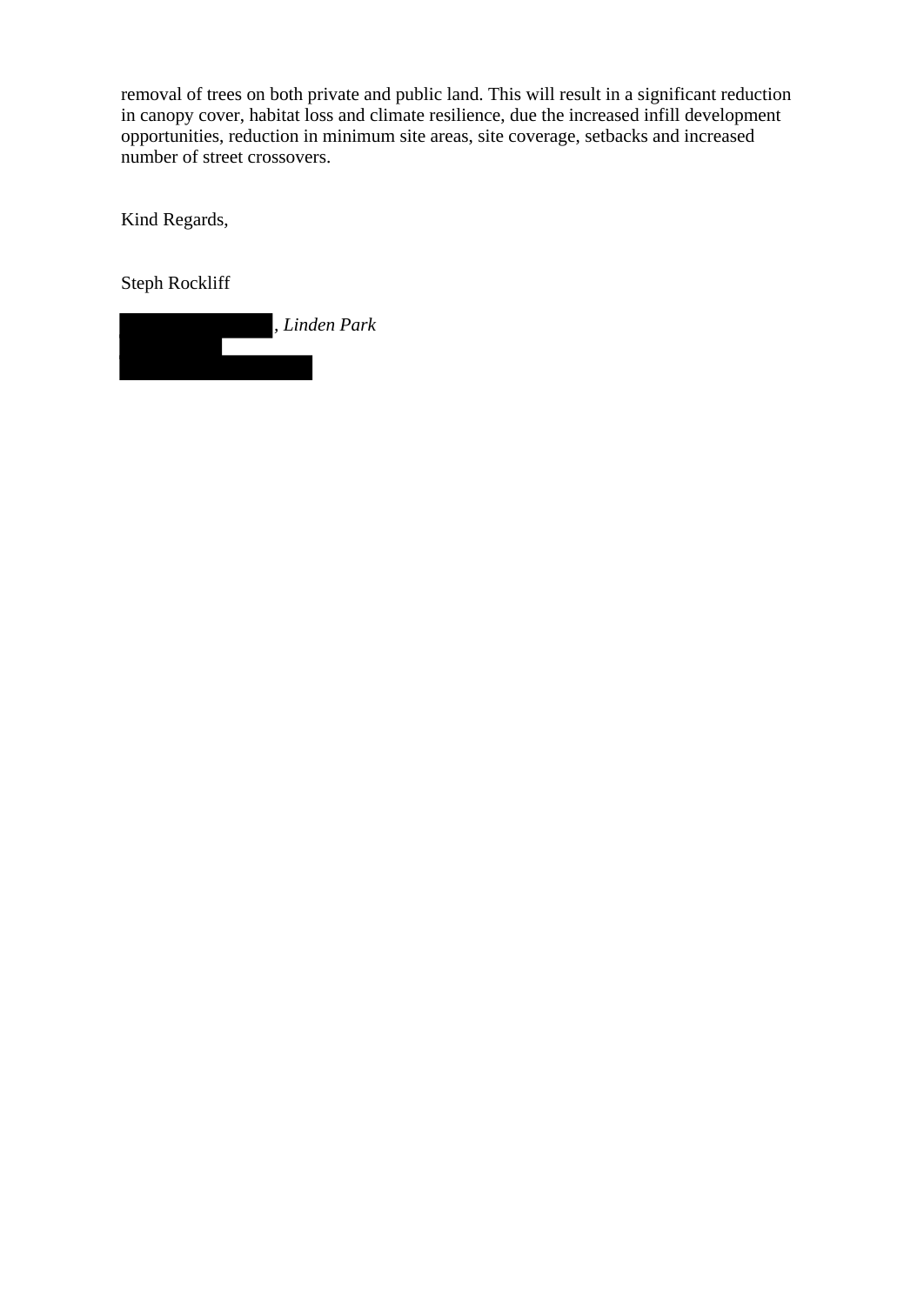| From:    | <b>Stephanie Rockliff</b>                                         |
|----------|-------------------------------------------------------------------|
| To:      | <b>DPTI: Planning Reform Submissions</b>                          |
| Subject: | SUBMISSION ON PLANNING & DESIGN CODE - PHASE 3 (City of Burnside) |
| Date:    | Friday, 28 February 2020 5:50:40 AM                               |

In response to the draft Planning and Design Code – Phase 3, which is currently out for public consultation, I wish to register my strong objections to a number of issues as summarised below.

1/ The rezoning of Linden Park as General Neighbourhood Zone

The draft Code places my residential area, RPA21 of Beaumont Ward in the City of Burnside, in the proposed General Neighbourhood Zone. The policy in this proposed new zone allows for a far greater intensity of development than existing.

The current zone regulations already accommodate change and infill, albeit moderated by council oversight and regulation: for example in my street there are already 8 of the original 18 full size blocks which have been subdivided to host multiple dwellings, with another block recently sold to developers, also earmarked for demolition and subdivision. To allow even smaller block sizes in this zone, of the sizes posited in the draft code, would allow developers to subdivide existing house blocks into 3 or 4 dwellings, significantly increasing the density of housing in the area over the currently allowed limits. This has the potential to greatly exacerbate numerous deleterious effects:

Increased local vehicle traffic with its attendant noise, pollution, and decrease in safety for children and other pedestrians and bike riders in the zone

- Increased parking congestion, arising from greater numbers of residents, with less offstreet parking on their own residences, coupled with decreased street frontage due to extra crossovers. Aside from the general loss of amenity from the crowding of the streets, this will make access for larger vehicles very difficult – we already see rubbish trucks blocked from time to time, and emergency services vehicles and delivery vehicles have to run the same gauntlet. At the moment this is an occasional nuisance but significantly increasing the use of roadside parking for resident vehicles (not to mention business customer vehicles under the relaxed proposals for site usage) will escalate this problem in frequency and severity

Existing utilities infrastructure (electricity supply, gas supply, water supply, stormwater, sewage, and NBN) is already being taxed by the current level of in-fill, and facilitating infill density increase up to double the current maximum will without doubt reduce the reliability of utilities in the local area, and force expensive re-provisioning and capacity upgrades. (And of course any works for this upgrading will in turn add to the traffic congestion, noise and general loss of amenity in the area!)

High density housing developments proposed in recent time have typically been Transport-Oriented Developments, sited to take advantage of existing excellent public transport infrastructure, with a view to reducing traffic congestion through reducing the need for car ownership. This rationale cannot be applied to the proposed rezoning of Beaumont Ward as General Neighbourhood Zone, as the area is only serviced by buses, and those services are already meandering slow suburban access services, rather than express routes to/from the city. The existing heavy congestion on Portrush Rd is another deterrent to adding north-south services.

Schools in the area are already at capacity, with instances already noted of zone residents being forced to seek enrollment in schools in adjacent zones: increased density of more affordable higher density housing will attract younger families, leading to even greater pressure on the schools.

The decreased block sizes and decreased available uncommitted street frontage will significantly decrease the tree population both on blocks and on the road verges in the zone, with significant loss of shading accelerating the localised solar heating and heat retention. With that comes attendant knock-on effects such as accelerated aging of road infrastructure due to heat-softening of the tarmac, and increased reliance on air conditioning to keep houses comfortable, causing and accelerated demand on the electricity generation and distribution infrastructure.

That same loss of tree canopy will also catastrophically reduce the habitat for birds and animals in the area, which will further decrease the amenity of the area. At the moment it is not uncommon for the occasional koala to be spotted in the street trees, while there are significant numbers of various varieties of birds resident in the area – it would be a great loss to see those populations decline and be pushed out of the area.

The singling out of Beaumont Ward for transfer to the General Neighbourhood Zone, while all other adjacent areas remain at Suburban Neighbourhood Zone, will encourage and facilitate developers to focus on this zone for high density "affordable" housing, rapidly turning this zone from a medium/low density family environment into an undesirable crowded slum of low quality housing stock in congested noisy streets. This neighbourhood is experiencing the beginning of a significant "gentrification" with families demolishing 50s/60s housing stock to build high quality low to medium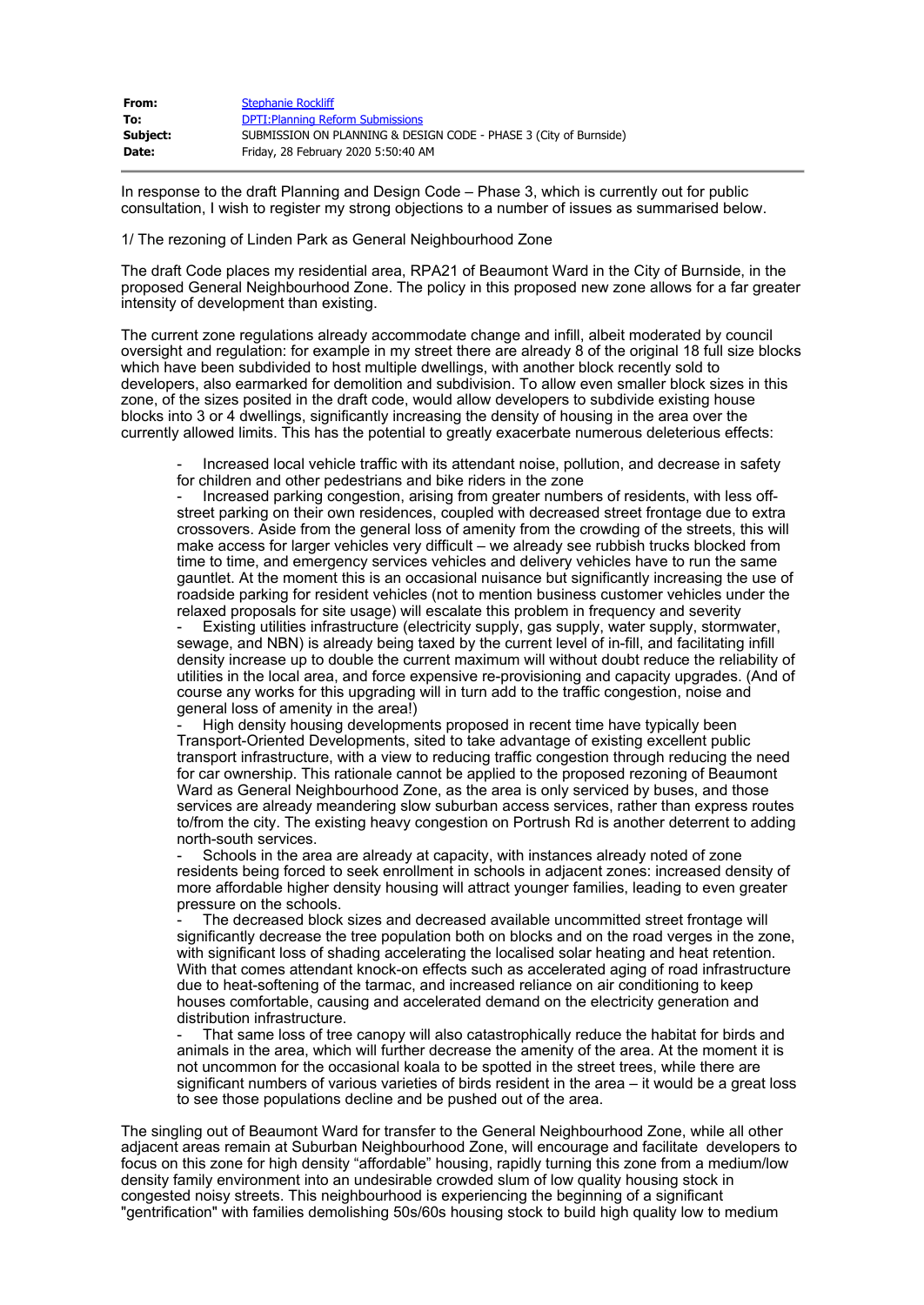density housing which will enhance the suburb's family/community appeal for decades to come. However this proposed change of zone would open it up for developers to take quick short-term profits on subdivisions with low quality high density housing, leaving a myriad of community problems unresolved in their wake.

Residents who have moved into this zone prior to the rezoning, will see their financial investment in their housing asset, and their emotional and time investments in a community and lifestyle, eroded by the entirely predictable rush by developers to turn a quick profit by subdividing and shoe-horning in as many low-cost dwellings as possible, and the consequent uptake of those low-cost dwellings by people unlikely to have a long-term attachment to the area. Many of these new residents either will view these "affordable" dwellings as the first transient step on their journey to a more traditionally sized "forever home", or they will be rental tenants of landlords attracted by the lower capital values (and hence potential for better investment return) of these smaller dwellings. I certainly did not move to this area to spend my retirement years in a crowded busy noisy dormitory slum: I chose a suburb with good amenities and character which had strong Council protections on the sort of allowable developments which would guarantee sustained amenity while still allowing scope for modest levels of infill and change. By unilaterally over-riding the existing development conditions and regulations applicable to my area the Government derives benefit by being able to pursue its policy agenda, but it is causing me (and all other residents) economic loss and loss of amenity, yet we seem to be expected to accept these losses without any compensation.

This degradation of the suburb will be greatly accelerated by the loss of oversight and control by the local Council planning department. If effective local control were maintained then perhaps some solutions, remedies or damage-limitation to the above-mentioned deleterious effects could be enforced through local council conditions, but a major thrust of this planning reform seems to be to minimise any scope for local variations or regulations in the General Neighbourhood Zone, which in practice will mean that developers will be able to shove through lowest-common-denominator cheap thoughtless development which does not address any of the side-effects, with no recourse from adjacent residents or their council. The end result will be an unchecked and unstoppable race to the bottom.

I urge you to move all residential areas to the Suburban Neighbourhood Zone with TNVs to match existing conditions.

Specifically, I want Linden Park/Beaumont Ward zoned Suburban Neighbourhood Zone and treated on equal footing with the arguably more affluent neighbouring suburbs of Burnside City.

Other aspects of the proposed changes which I have become aware of, and that I object to, include the following:

### 2. All Existing Residential Areas

a) Non-Residential land use: Currently in the City of Burnside's residential areas, shops, offices and educational establishments are non-complying. In the new Code existing residential areas will allow these non-residential uses which will adversely impact traffic, parking, noise, neighbour's amenity and the character of our suburbs. It is unacceptable that non-residential uses be allowed to proceed without consultation with, and feedback from, affected community, and without appropriate controls. **All uses which are currently noncomplying in our residential areas (eg. office and shop) should remain "restricted development" and Council should retain the right to veto, or mandate significant changes to the development to minimize or remove harmful consequences to the community.**

b) Density and Allotment Sizes: It is important that current minimum allotment sizes, heights and frontage widths match existing. **Council should still have oversight and power to modify porposals before granting approvals, or to veto non-complying developments.**

#### 2. Commercial Centres

The Code places large scale centres in the same zone as small local shops, allowing large scale development and more intensive land uses throughout all these areas. **It seems inappropriate that the centres are proposed to be treated without regard to scale.**

### 3. Public Notification

The Code should reflect the City of Burnside's current Development Plan policy with respect to the notification of neighbours and the public. **The Code should include notification for all**